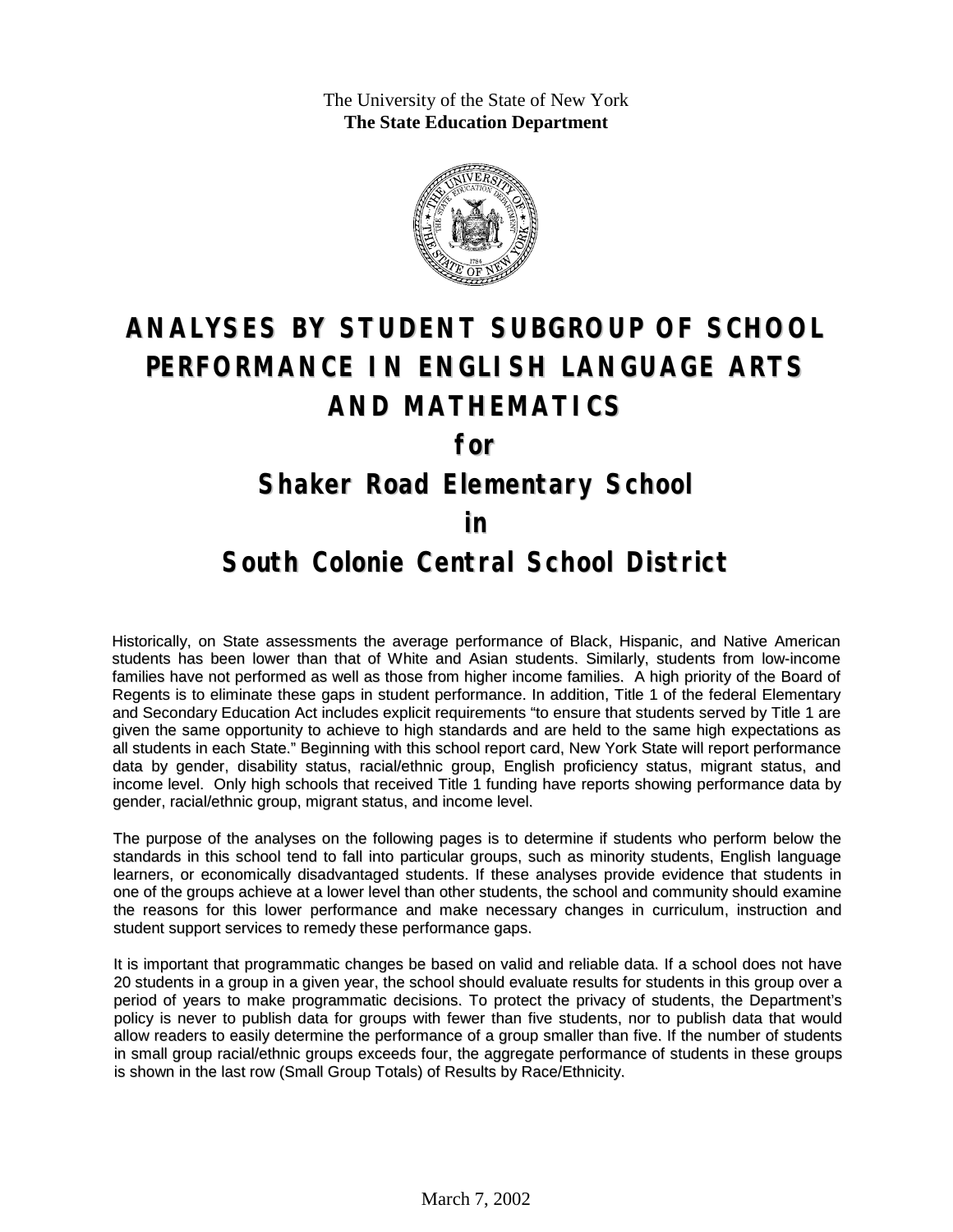## **Elementary English Language Arts**

A description of the performance levels and summary results for all general-education students and all students with disabilities can be found in the *Overview* of the New York State Report Card.

| <b>Student Subgroup</b>                  | <b>Counts of Students</b> |             |                             |                |                |                |             |       | <b>Percentages</b>           |                  |
|------------------------------------------|---------------------------|-------------|-----------------------------|----------------|----------------|----------------|-------------|-------|------------------------------|------------------|
|                                          | <b>Not Tested</b>         |             |                             | <b>Tested</b>  |                |                |             |       | of Tested<br><b>Students</b> |                  |
|                                          | <b>ALT</b>                | <b>ELL</b>  | No<br>Valid<br><b>Score</b> | Level<br>1     | Level<br>2     | Level<br>3     | Level<br>4  | Total | Level<br>$2 - 4$             | Level<br>$3 - 4$ |
| Results by Race/Ethnicity                |                           |             |                             |                |                |                |             |       |                              |                  |
| American Indian/Alaskan<br><b>Native</b> | $\mathbf 0$               | 0           | $\pmb{0}$                   | $\pmb{0}$      | 0              | 0              | 0           | 0     | 0%                           | 0%               |
| <b>Black</b>                             | $\pmb{0}$                 | 0           | 0                           | s              | $\mathbf s$    | $\mathbf s$    | $\mathbf s$ | 2     | s                            | s                |
| Hispanic                                 | 0                         | 0           | $\pmb{0}$                   | s              | $\mathbf S$    | $\mathbf S$    | s           | 1     | $\mathbf s$                  | s                |
| Asian or Pacific Islander                | 0                         | 0           | $\mathbf{1}$                | s              | s              | s              | s           | 2     | s                            | s                |
| White                                    | $\mathbf 0$               | 0           | 3                           | 2              | 22             | 39             | 21          | 84    | 98%                          | 71%              |
| Total                                    | $\mathbf 0$               | 0           | $\overline{\mathbf{4}}$     | 2              | 24             | 41             | 22          | 89    | 98%                          | 71%              |
| Small Group Totals (s)                   | 0                         | 0           | 1                           | 0              | 2              | 2              | 1           | 5     | 100%                         | 60%              |
| Results by Gender                        |                           |             |                             |                |                |                |             |       |                              |                  |
| Female                                   | $\mathbf 0$               | $\mathsf 0$ | $\pmb{0}$                   | 1              | $\overline{7}$ | 18             | 16          | 42    | 98%                          | 81%              |
| Male                                     | $\mathbf 0$               | 0           | 4                           | 1              | 17             | 23             | 6           | 47    | 98%                          | 62%              |
| Total                                    | 0                         | 0           | $\overline{4}$              | 2              | 24             | 41             | 22          | 89    | 98%                          | 71%              |
| Results by English Proficiency Status    |                           |             |                             |                |                |                |             |       |                              |                  |
| <b>English Proficient</b>                | 0                         | 0           | 4                           | 2              | 24             | 41             | 22          | 89    | 98%                          | 71%              |
| <b>Limited English Proficient</b>        | $\mathbf 0$               | 0           | $\pmb{0}$                   | $\pmb{0}$      | 0              | 0              | 0           | 0     | 0%                           | 0%               |
| Total                                    | $\mathbf 0$               | 0           | $\overline{4}$              | 2              | 24             | 41             | 22          | 89    | 98%                          | 71%              |
| Results by Income Level                  |                           |             |                             |                |                |                |             |       |                              |                  |
| Economically<br>Disadvantaged            | $\mathbf 0$               | 0           | $\pmb{0}$                   | $\mathbf{1}$   | 5              | $\overline{4}$ | 1           | 11    | 91%                          | 45%              |
| Not Disadvantaged                        | $\mathbf 0$               | 0           | $\overline{4}$              | $\mathbf{1}$   | 19             | 37             | 21          | 78    | 99%                          | 74%              |
| Total                                    | $\mathbf 0$               | 0           | 4                           | 2              | 24             | 41             | 22          | 89    | 98%                          | 71%              |
| Results by Migrant Status                |                           |             |                             |                |                |                |             |       |                              |                  |
| <b>Migrant Family</b>                    | 0                         | 0           | $\mathbf 0$                 | 0              | 0              | $\mathbf 0$    | 0           | 0     | 0%                           | 0%               |
| Not Migrant Family                       | $\pmb{0}$                 | 0           | 4                           | $\overline{2}$ | 24             | 41             | 22          | 89    | 98%                          | 71%              |
| Total                                    | 0                         | 0           | $\overline{4}$              | $\overline{2}$ | 24             | 41             | 22          | 89    | 98%                          | 71%              |

**Note. ALT** designates severely disabled students eligible for the New York State Alternate Assessment; **ELL** designates English language learners eligible for an alternative assessment of proficiency in reading English; and **No Valid Score** designates students who did not receive a valid test score because of absence from all or part of the test or because the test was administered under nonstandard conditions.